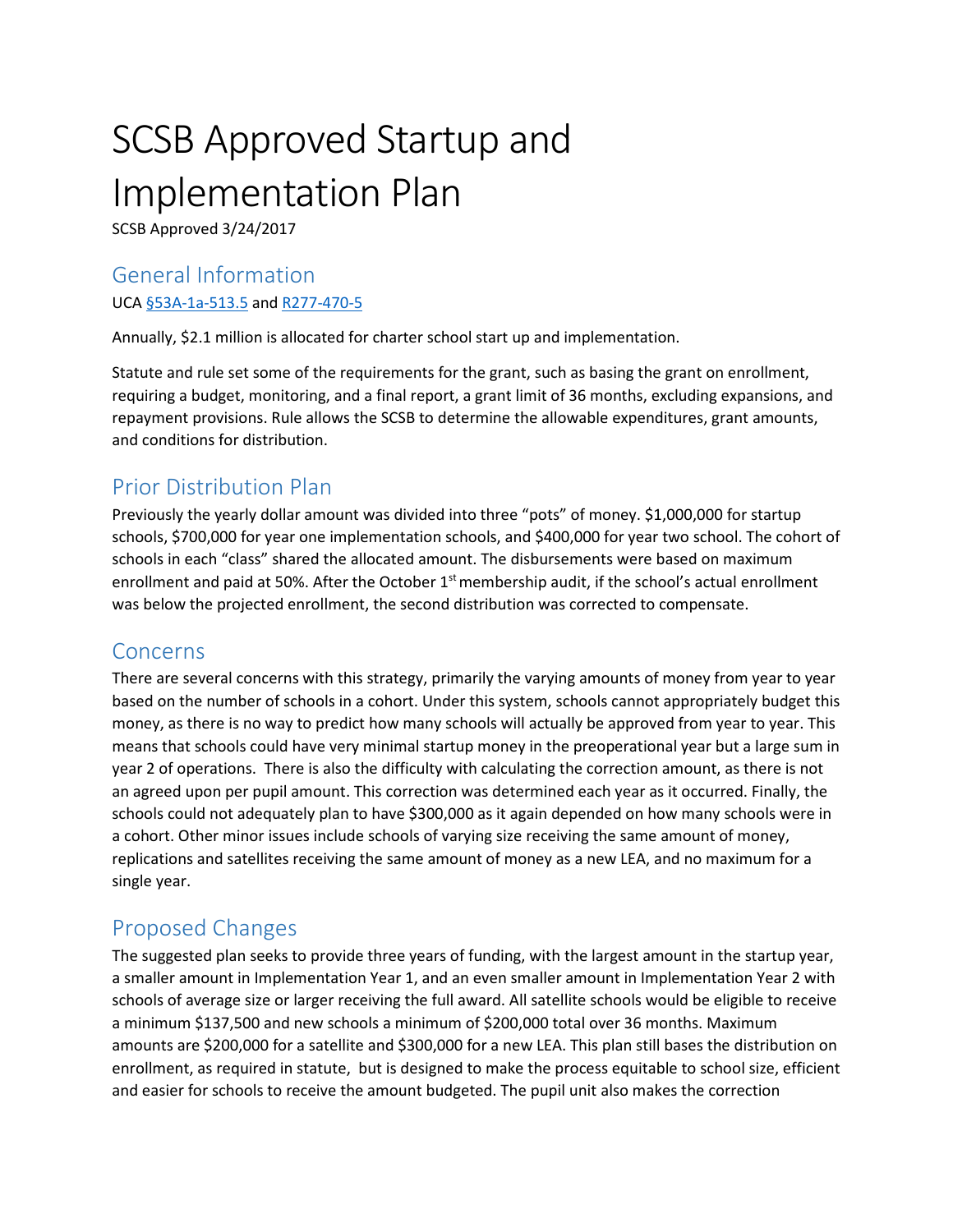equivalent from year to year. A new recommendation is to require attendance at mandatory training in order to receive the startup grant. Funding will be withheld if a school fails to adhere to the training schedule.

Although there is still no way to know how large a cohort of schools will be, the maximum amount to be paid from year to year is pre-calculated, thus allowing an accurate budget. All differences in calculations will be in favor of a reduced amount. As this system provides a per pupil unit, the correction due to enrollment becomes standard as opposed to the size of the cohort and the amount of money in each "pot". The decision to pay replications and satellites less money is due to the ability for an existing LEA to financially support some of the startup functions.

## Funding Amounts

The median charter school size is 600 students. The majority of schools are over 200 students. Thus the base allocation is for schools up to 200 schools. For schools with 200-599 students the amount is base plus a per pupil amount. For schools with 600 plus students the full amount is budgeted.

|                         | Base for up to 200<br>students |            | Pupil Unit for students<br>201-599 |                         | Maximum Allocation<br>$600+$ |            |
|-------------------------|--------------------------------|------------|------------------------------------|-------------------------|------------------------------|------------|
| Year of Grant           | Satellite                      | <b>New</b> | Satellite                          | <b>New</b>              | Satellite                    | <b>New</b> |
| Start Up                | 75,000                         | 100,000    | Enrollment<br>x \$85               | Enrollment<br>X \$125   | 100,000                      | 150,000    |
| <i>Implementation 1</i> | 50,000                         | 75,000     | Enrollment<br>$x\,$ \$42.50        | Enrollment<br>X \$62.50 | 75,000                       | 100,000    |
| <i>Implementation 2</i> | 12,500                         | 25,000     | Enrollment<br>$x\,$ \$42.50        | Enrollment<br>X \$62.50 | 25,000                       | 50,000     |
| <b>TOTAL</b>            | \$137,500                      | \$200,000  |                                    |                         | \$200,000                    | \$300,000  |

## Enrollment Requirements

For all three years, 50% of the allocation will be paid in July, with the remaining balance paid in November. In the startup year, the allocation is based on the maximum authorized for year one, regardless of a growth plan. In the startup year, the full amount authorized will be funded, paid in two payments of 50% each. If in the first operational year the actual enrollment is below the yearly maximum authorized, the November payment will be reduced by the pupil unit difference. For new LEAs, the per pupil rate is \$125/student during the startup year and \$62.50/student during the two implementation years. For satellites, the per pupil rate is \$85/student during the startup year and \$42.50/student during the two implementation years.

## Example

For example, School A is planning to have 300 students year one and grow by 100 students each year for a maximum enrollment of 600, the grant will pay startup funds for 300 students, Implementation Year 1 funds for 300 students, and Implementation Year 2 funds for 400 students. For startup the school would